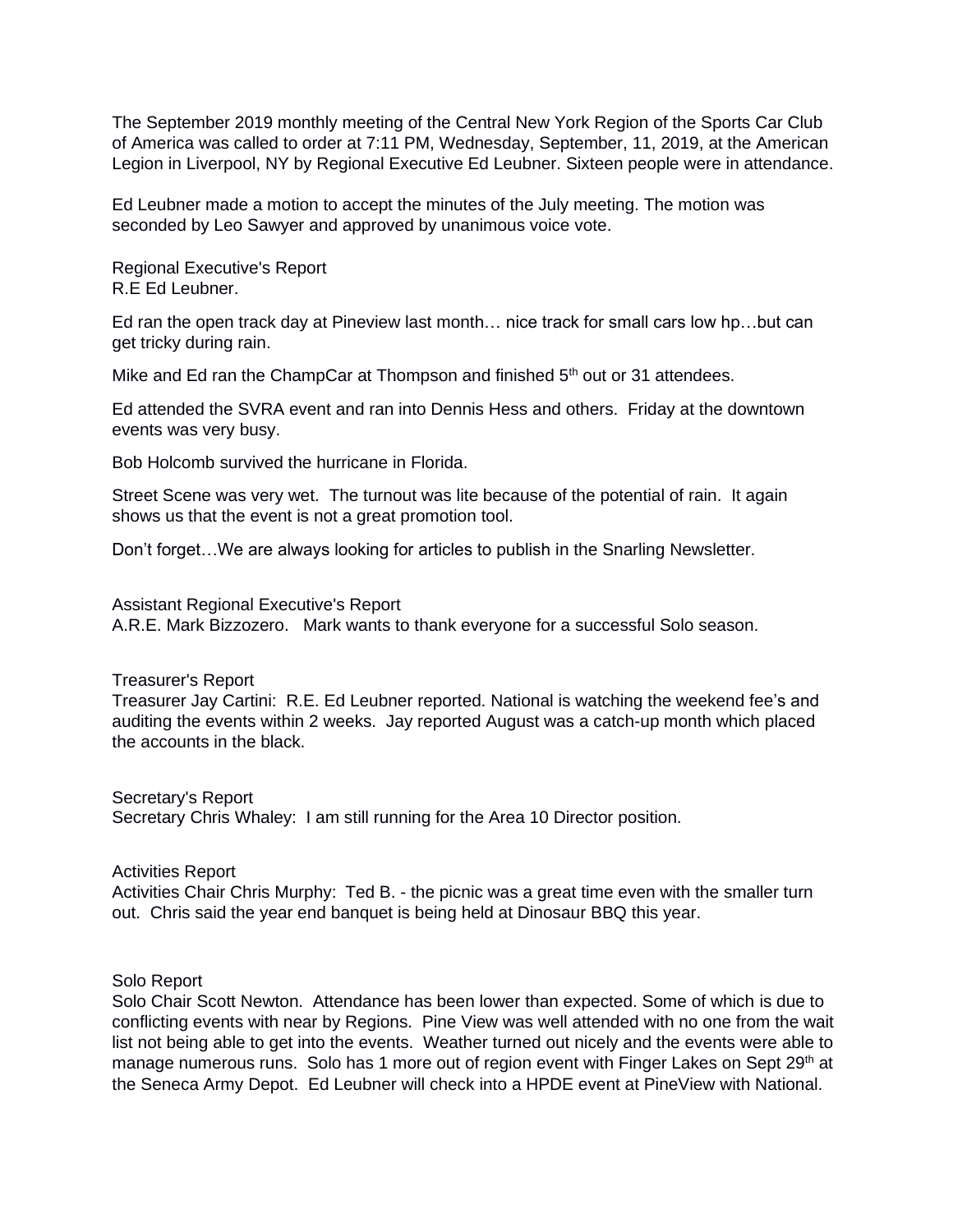Rally Cross Report

Rally Cross Chair Billy Meade. Billy reported that the last event was at Adirondack Speedway. The last car finished at 12 am "Midnight". The 2 days was a good event. The property owners are willing to make numerous updates/changes to the venue that will improve the events held there.

The next event will be held at Walcyzk's Farm and the course will be mowed so it will be boarded by 6 ft tall grass. Really Cool!

Flagging and Communications Report

Flagging & Communications Chair Mick Levy. Mick noted that SVRA ran a complete extra lap for the historical re-enactment. SCCA is at WGI Sept 21<sup>st</sup> & 22<sup>nd</sup>. The Runoffs are in October at VIR.

Road Rally Report Road Rally Chair Frank Beyer. Frank reported he was not going to be able to put together an event this fall.

## Club Racing Report

Club Racing Chair Dave Cardillo. Dave was absent. No Report.

Membership Report

Membership Chair Andrew Beyer was absent.

R.E Ed Leubner reported membership anniversaries.

- 
- 
- Gerald Doner 43 yrs Charles Hutcheson 6 yrs
- David Panasci 35 yrs Christopher Murphy 6 yrs
- John Croasdaile 23 yrs Paul Grover 5 yrs
- Joanne Shaughnessy 22 yrs
- Richard Shaughnessy 22 yrs
- John Izyk 21 yrs
- Jay Cartini 18 yrs
- Mike Donofrio 18 yrs
- Michael Knittel 12 yrs
- Nancy Knittel 12 yrs
- Jeffrey Knittel 12 yrs
- Edmund Leubner 11 yrs
- Linda Moore 8 yrs
- Charles Bracy 8 yrs